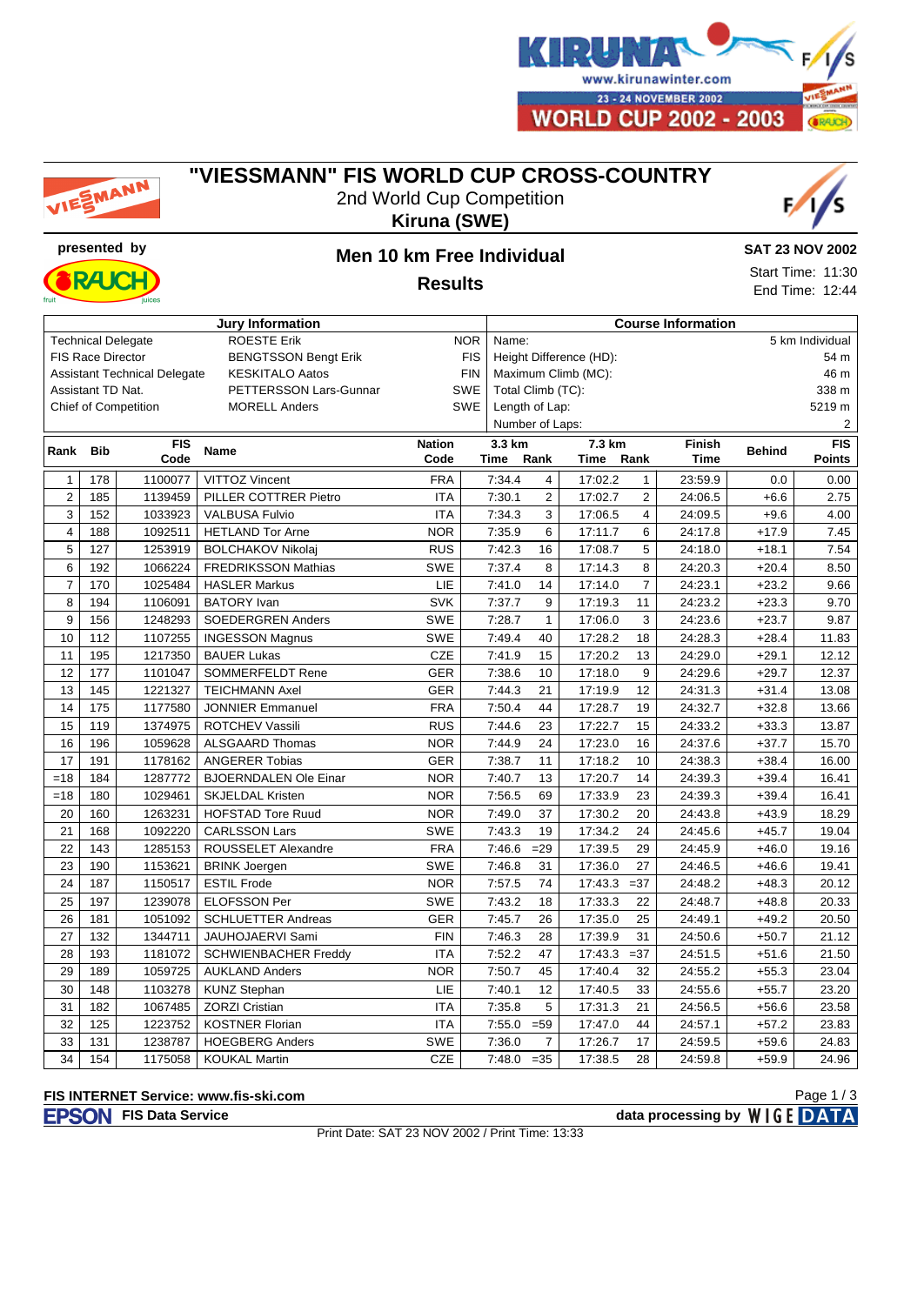

# EMANN

### **"VIESSMANN" FIS WORLD CUP CROSS-COUNTRY**

2nd World Cup Competition **Kiruna (SWE)**





## **presented by Men 10 km Free Individual Results**

**SAT 23 NOV 2002**

Start Time: 11:30 End Time: 12:44

| Rank | <b>Bib</b> | <b>FIS</b> | <b>Name</b>                   | <b>Nation</b> | 3.3 km           | 7.3 km            | <b>Finish</b> | <b>Behind</b> |        |
|------|------------|------------|-------------------------------|---------------|------------------|-------------------|---------------|---------------|--------|
|      |            | Code       |                               | Code          | Time<br>Rank     | Time<br>Rank      | <b>Time</b>   |               | Points |
| 35   | 199        | 1094839    | <b>HOFFMANN Christian</b>     | <b>AUT</b>    | 7:52.4<br>$=48$  | 17:46.8<br>43     | 25:01.8       | $+1:01.9$     | 25.79  |
| 36   | 126        | 1046436    | <b>URAIN Gerhard</b>          | <b>AUT</b>    | 7:52.5<br>$=50$  | 17:50.0<br>49     | 25:01.9       | $+1:02.0$     | 25.83  |
| 37   | 138        | 1331325    | <b>HAEGGLUND Rikard</b>       | <b>SWE</b>    | 7:44.5<br>22     | 17:45.1<br>41     | 25:02.4       | $+1:02.5$     | 26.04  |
| 38   | 120        | 1186892    | NOUTRIKHINE Andrei            | <b>RUS</b>    | 7:46.6<br>$=29$  | 17:41.4<br>35     | 25:03.0       | $+1:03.1$     | 26.29  |
| 39   | 104        | 1107546    | NORDBAECK Hakan               | <b>SWE</b>    | 7:47.0<br>33     | 17:43.6<br>39     | 25:03.8       | $+1:03.9$     | 26.62  |
| 40   | 183        | 1067291    | DI CENTA Giorgio              | <b>ITA</b>    | 7:54.2<br>56     | 47<br>17:49.1     | 25:04.0       | $+1:04.1$     | 26.71  |
| 41   | 117        | 1224140    | <b>SANTUS Fabio</b>           | <b>ITA</b>    | 7:49.6<br>41     | 17:46.2<br>42     | 25:05.2       | $+1:05.3$     | 27.21  |
| 42   | 141        | 1371580    | PIROGOV Dmitri                | RUS           | 7:50.1<br>43     | 34<br>17:40.8     | 25:05.4       | $+1:05.5$     | 27.29  |
| 43   | 136        | 1187377    | <b>RUPNIK Vasja</b>           | <b>SLO</b>    | 7:55.0<br>$= 59$ | 17:47.8<br>45     | 25:07.0       | $+1:07.1$     | 27.96  |
| 44   | 113        | 1219193    | PYYKOENEN Lauri               | <b>FIN</b>    | 7:47.2<br>34     | 17:39.7<br>30     | 25:07.3       | $+1:07.4$     | 28.08  |
| 45   | 110        | 1248390    | <b>OESTBERG Fredrik</b>       | SWE           | 7:56.4<br>68     | 17:49.3<br>48     | 25:08.7       | $+1:08.8$     | 28.66  |
| 46   | 133        | 3660000    | <b>VIROLAINEN Roman</b>       | <b>BLR</b>    | 7:55.2<br>62     | 17:43.0<br>36     | 25:10.2       | $+1:10.3$     | 29.29  |
| 47   | 151        | 1218902    | KATTILAKOSKI Teemu            | <b>FIN</b>    | 7:42.9<br>17     | 17:35.1<br>26     | 25:12.6       | $+1:12.7$     | 30.29  |
| 48   | 159        | 1051189    | <b>EBISAWA Katsuhito</b>      | <b>JPN</b>    | 7:55.5<br>63     | 17:54.5<br>55     | 25:13.8       | $+1:13.9$     | 30.79  |
| 49   | 101        | 1319200    | <b>LARSSON Mats</b>           | SWE           | 7:46.9<br>32     | 17:48.2<br>46     | 25:15.1       | $+1:15.2$     | 31.33  |
| 50   | 140        | 1282728    | PINTER Juergen                | <b>AUT</b>    | 7:43.9<br>20     | 17:43.8<br>40     | 25:16.7       | $+1:16.8$     | 32.00  |
| 51   | 169        | 1035087    | GUTIERREZ Juan J.             | <b>SPA</b>    | 7:56.3<br>67     | 17:52.1<br>$=51$  | 25:17.1       | $+1:17.2$     | 32.16  |
| 52   | 128        | 1077670    | PALOLAHTI Ari                 | <b>FIN</b>    | 7:55.0<br>$= 59$ | 53<br>17:52.8     | 25:17.5       | $+1:17.6$     | 32.33  |
| 53   | 135        | 1052159    | KOZU Masaaki                  | <b>JPN</b>    | 7:52.4<br>$=48$  | 17:55.0<br>56     | 25:17.8       | $+1:17.9$     | 32.46  |
| 54   | 179        | 1008994    | <b>MAJ Fabio</b>              | <b>ITA</b>    | 7:56.9<br>71     | 17:52.1<br>$= 51$ | 25:21.1       | $+1:21.2$     | 33.83  |
| 55   | 134        | 1108225    | <b>BURGERMEISTER Reto</b>     | SUI           | 7:53.1<br>53     | 17:56.4<br>60     | 25:21.3       | $+1:21.4$     | 33.91  |
| 56   | 111        | 1112105    | <b>YLOENEN Petri</b>          | <b>FIN</b>    | 7:53.5<br>54     | 17:55.3<br>$=57$  | 25:22.4       | $+1:22.5$     | 34.37  |
| 57   | 165        | 3180053    | <b>HEIKKINEN Matti</b>        | <b>FIN</b>    | 7:48.0<br>$=35$  | 17:58.9<br>63     | 25:23.2       | $+1:23.3$     | 34.71  |
| 58   | 163        | 1106867    | <b>BAJCICAK Martin</b>        | <b>SVK</b>    | 7:57.4<br>73     | 73<br>18:09.9     | 25:24.0       | $+1:24.1$     | 35.04  |
| 59   | 167        | 1051383    | <b>HORIGOME Mitsuo</b>        | <b>JPN</b>    | 7:53.7<br>55     | 18:00.2<br>65     | 25:24.6       | $+1:24.7$     | 35.29  |
| 60   | 147        | 1276520    | <b>KANAMARU Tomio</b>         | <b>JPN</b>    | 8:00.7<br>81     | $=71$<br>18:09.2  | 25:25.8       | $+1:25.9$     | 35.79  |
| 61   | 107        | 1103666    | <b>LARSSON Staffan</b>        | <b>SWE</b>    | 7:59.5<br>$=77$  | 18:13.9<br>79     | 25:26.1       | $+1:26.2$     | 35.91  |
| 62   | 116        | 1192130    | <b>FREDRIKSSON Thobias</b>    | <b>SWE</b>    | 7:56.1<br>66     | 17:55.3<br>$=57$  | 25:27.0       | $+1:27.1$     | 36.29  |
| 63   | 166        | 1372550    | <b>CHTCHOUTCHKINE Serguei</b> | <b>RUS</b>    | 7:45.4<br>25     | 17:52.0<br>50     | 25:28.9       | $+1:29.0$     | 37.08  |
| 64   | 157        | 1277393    | <b>LEYBYUK Roman</b>          | <b>UKR</b>    | 7:49.3<br>$=38$  | 17:54.3<br>54     | 25:31.4       | $+1:31.5$     | 38.12  |
| 65   | 198        | 1098137    | <b>MAE Jaak</b>               | <b>EST</b>    | 7:56.8<br>70     | 18:07.5<br>69     | 25:33.1       | $+1:33.2$     | 38.83  |
| 66   | 146        | 1175155    | <b>MAGAL Jiri</b>             | <b>CZE</b>    | 7:54.4<br>$=57$  | 17:59.7<br>64     | 25:33.3       | $+1:33.4$     | 38.91  |
| 67   | 137        | 1089213    | <b>LEGOTINE Vladimir</b>      | <b>RUS</b>    | 8:04.7<br>87     | 18:09.2<br>$=71$  | 25:33.7       | $+1:33.8$     | 39.08  |
| 68   | 149        | 1322498    | NOVIKOV Serguei               | <b>RUS</b>    | 7:50.8<br>46     | 17:55.5<br>59     | 25:34.9       | $+1:35.0$     | 39.58  |
| 69   | 103        | 1377885    | <b>ANDREASSON Rickard</b>     | <b>SWE</b>    | 7:55.7<br>64     | 18:08.3<br>70     | 25:38.2       | $+1:38.3$     | 40.96  |
| 70   | 118        | 1015687    | <b>MARENT Alexander</b>       | <b>AUT</b>    | 8:12.9<br>91     | 18:11.4<br>76     | 25:41.1       | $+1:41.2$     | 42.16  |
| 71   | 115        | 1028588    | <b>ASCHWANDEN Wilhelm</b>     | SUI           | 8:00.2<br>80     | 78<br>18:13.4     | 25:41.7       | $+1:41.8$     | 42.41  |
| 72   | 155        | 1070007    | <b>MAECHLER Patrik</b>        | SUI           | 7:46.0<br>27     | 17:58.6<br>62     | 25:42.1       | $+1:42.2$     | 42.58  |
| 73   | 171        | 1272737    | <b>EDER Johannes</b>          | <b>AUT</b>    | 7:49.3<br>$=38$  | 18:01.1<br>66     | 25:42.9       | $+1:43.0$     | 42.91  |
| 74   | 186        | 1149353    | <b>BJERVIG Espen</b>          | <b>NOR</b>    | 7:57.2<br>72     | 17:57.7<br>61     | 25:44.8       | $+1:44.9$     | 43.71  |
| 75   | 164        | 1093869    | <b>KREZELOK Janusz</b>        | POL           | 76<br>7:58.9     | 80<br>18:15.0     | 25:46.3       | $+1:46.4$     | 44.33  |

### **FIS INTERNET Service: www.fis-ski.com**

**FIS Data Service data processing by**  $W \mid G E$  **DATA** 

Print Date: SAT 23 NOV 2002 / Print Time: 13:33

Page 2 / 3